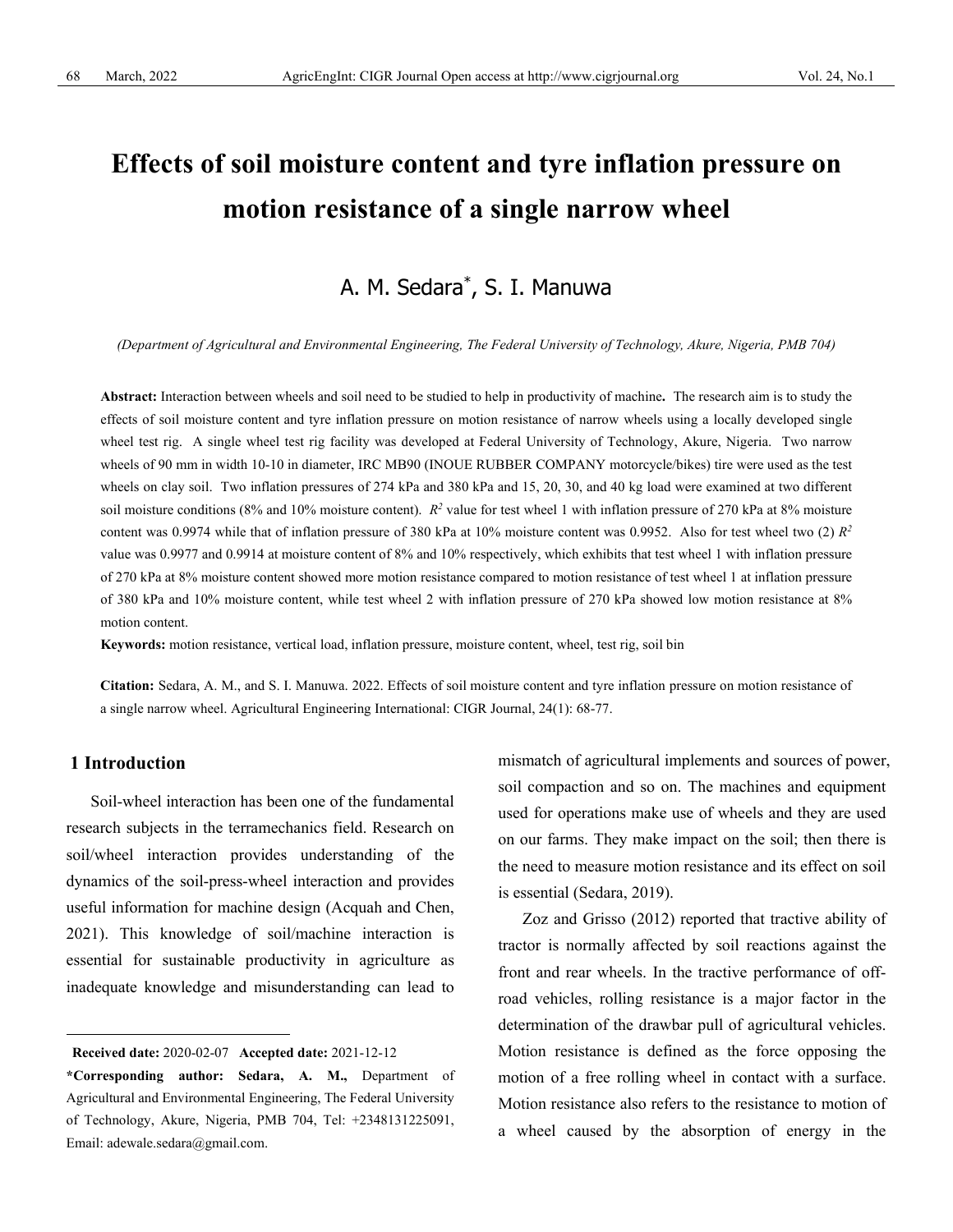contacting surfaces of the wheel and the soil upon which the wheel rolls (Plackett, 1985; Macmillan, 2002). Therefore, simple and low-cost appropriate machines will help to increase the agricultural productivity of the agricultural mechanization development in developing countries which is a key solution to increased agricultural productivity and economic survival (Akande et al., 2008). The soil bins designed by Siemens and Weber (1964), Stafford (1979), Durant et al. (1981), Godwin et al. (1980), and Onwualu and Watts (1989) are some examples of small-scale soil bin. Researchers have been using soil bins to investigate the phenomena of soil-traction and soil compaction. Raheman and Singh (2003) and studied the effect of steering forces on a driven tractor wheel in a soil bin. Cannillas and Salokhe (2002) developed a decision support system to predict soil compaction based on a soil bin research. Carman (2002) evaluated the degree of compaction caused by a towed wheel in a soil bin. Others (Watyotha et al., 200l; Hendriadi and Salokhe, (2002) utilized a soil bin to gain a better understanding in Cage wheel design to improve the traction of the cage wheel. The objective of these research is to evaluate the effects of soil moisture content and tyre inflation pressure on motion resistance of a single narrow wheel.

# **2 Materials and methods**

This research was carried out at the Soil Dynamics Laboratory of the Department of Agricultural and Environmental Engineering, Federal University of Technology, Akure located at 7.307°N latitude and 5.1398° E longitude. The area has a general elevation of between 300 and 700 metres above the mean sea level and mean annual rainfall between 1300 mm and 1500 mm.

The study period was from 12th January, 2018 to 30th January, 2019. An existing soil bin was extended from its initial dimensions of 5.49 m length  $\times$  1.98 m width  $\times$  0.92 m height, and after extension it was  $9.76$  m length  $\times$  1.98 m width  $\times$  0.92 m height. Other features of the equipment include an electric drive system, trolley, carriage which

houses the test rig, a selected soil type and narrow wheels of different sizes and torque meters for the measurement of drought force and torques. The load shall be measured using weighing balance to get the vertical loading on the wheel. The soil bin was filled with sandy loam soil (20% sand, 10% silt and 70% clay). Clay loam soil was chosen due to its extensive use for growing crops and its availability across the Nigeria. Preparation of soil was done by soil processing roller guided by the use of recording soil penetrometer to get the soil condition (moisture content and bulk density).

#### **2.1 Some considerations for design of test rig**

The following factors have been considered in the development of the single wheel test rig:

(1) Power requirements: Two electric motors were used for the test rig; the first motor rated 0.75 kW was used to move the carriage and the other rated 1.12 kW was used to rotate the wheel.

(2) Sizes of wheels to be tested: tyre sizes range from 5.0 cm  $\times$  12 cm to 5.5 cm  $\times$  13 cm of rim sizes which are used for the calculation of the minimum and maximum width of the wheel.

(3) Type of soil: the soil was got from Federal University of Technology, Akure, STEP-B site and analyzed to get the class of soil; the soil was clay soil.

(4) Control measurement: K19500 penetrometer model was used to obtain bulk density.

(5) Safety: The machine was designed to be safe to man and its environment by avoiding sharp edges.

# **2.2 Description of the test rig**

The test rig consists of a rigid frame, the soil bin, the carriage, on which the active part for soil working is mounted, and the wheel with tire. At the end of laboratory test rig a winch is fixed, which is for trolley carriage with the cable. An electric motor, pulley, shaft, bearing and belt are used for transmission of motion to drive the trolley. The trolley was driven by the cable, thus towing the cart. The ends of the drive are attached to the carriage by the means of the hitches. The carriage is also fitted with an electric motor and a gear transmission in order to drive the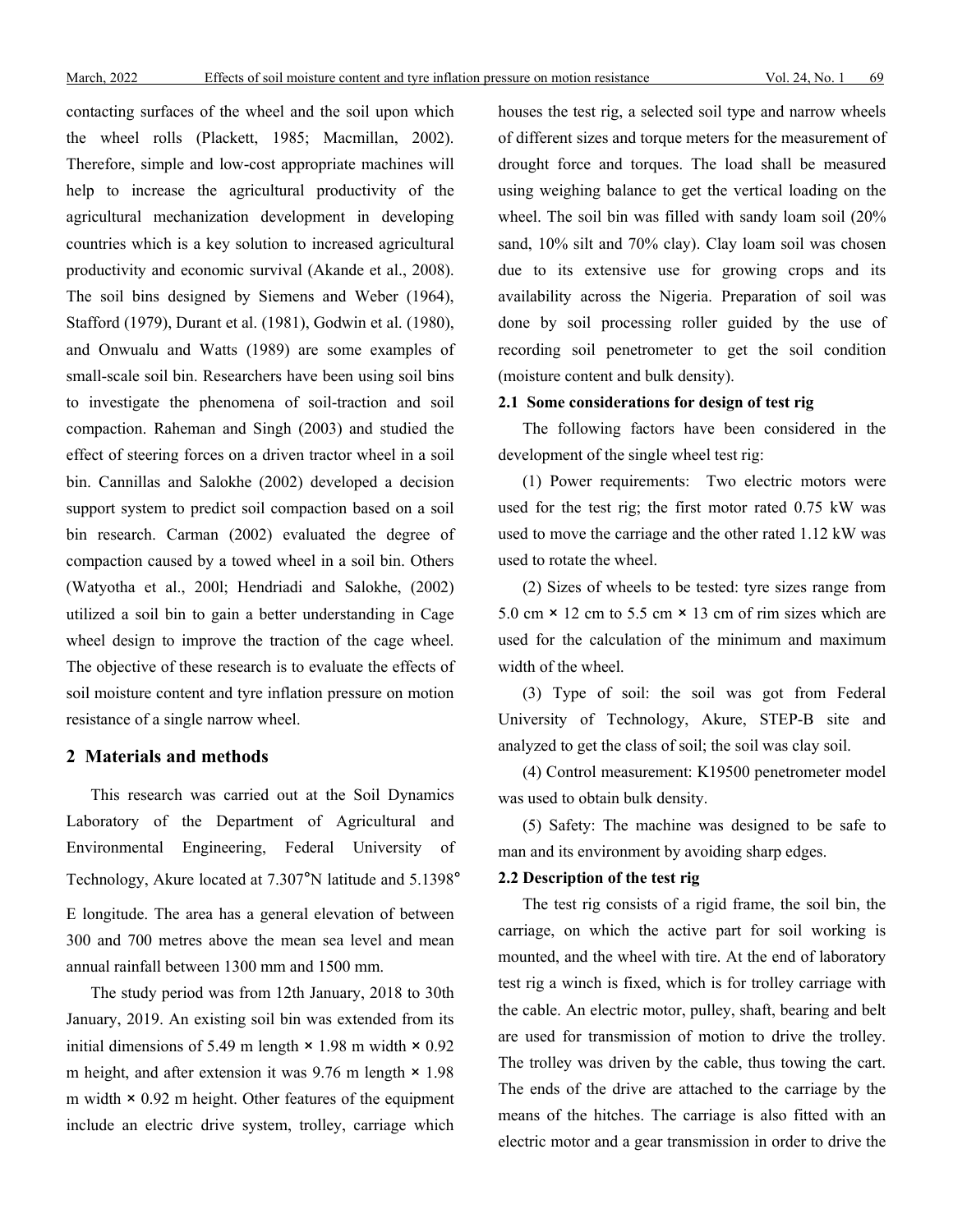tire wheel. The working depth of the wheel can be adjusted by the means of the hydraulic fork, dependent on the vertical load and it is used to adjust the vertical position of the tire wheel.

#### **2.3 Characteristics of the soil to be studied**

The sample of soil used in the indoor soil bin facility for testing was taken at the Teaching and Research Farm of the Agricultural and Environmental Engineering (AGE), Federal University of Technology, Akure (FUTA), Nigeria for soil-analyses.

#### 2.3.1 Sampling method

The sampling method used in collecting the sample is the pit sampling. It is done by using farm tools that include digger, spade, cutlass and hand trowel to collect the soil sample through the soil profile. During the collection of this sample, the outermost layer of the soil (about depth of five cm) was removed. Then, the soil is dug in profiles so that five profiles of soil were collected and depth of each profile is 10 cm.

#### **2.4 Characteristics of the experimental wheels**

The brand of wheel used was IRC (INOUE RUBBER COMPANY), having front/rear tire size of 90/90-10 with bias/radial-bias ply, with rim size-10 and tubeless.

# **2.5 Experimental setup**

The soil levelling and compaction roller mounted on the carriage was used to achieve a certain soil compaction, before it is processed by the active body or performing various experiments with the tire test wheel. When the carriage is towed by the means of the cable, the wheel rotates due to the force on the cable. Towing cable is connected to the carriage by the means of a hitch hook, allowing the measurement of the towing force needed to displace the carriage. A control panel is used for the power supply of the two electric reducing motors. The dynamic braking principle is used in order to stop the carriage at the end of travel with the use of a forward contactor. Switches on the control panel allow the selection of the electric motor (the carriage towing motor or the tire wheel driving motor), as well as its forward or reverse motion.

The soil moisture content was determined using

gravimetric method, according to the American standard test method ASTM D2216 (1980) (Arsoy, 2008). In this method, the loss in weight after oven-drying at  $105\text{°C}$  for 24 hours expressed as a fraction of the oven-dried soil represents the moisture content. A cylindrical soil sampling was weighed on sensitive electronic scale and recorded as  $W_1$ . The required quantity of the soil was taken into the moisture can and the weight was recorded as  $W_2$ . The can with soil was oven-dried at  $105\degree$ C for 24 hours to a constant weight as  $W_3$ . The percentage of soil moisture content was obtained using Equation 1;

% soil moisture(
$$
M_w
$$
) =  $\frac{W_2 - W_3}{W_3 - W_1} \times 100$  (1)

where: Mw is soil moisture wet basis  $(\%)$ , W<sub>1</sub> is weight of empty can  $(kg)$ ,  $W_2$  is weight of can and wet soil  $(kg)$ , W<sub>3</sub> is weight of can and dried soil  $(kg)$ .

Inflation pressure was achieved using AstroAI digital tire inflator with pressure gauge of 1723.69 kPa, and vertical loading with the weighing scale, the rolling resistance (towing force) and torque were calculated.

#### **2.6 Test variables**

For this study on the motion resistance (towing force) of pneumatic wheels, two wheels were used of the same overall wheel diameter 510 mm but different design at four levels of added loads, two levels of tyre inflation pressures at 274 kPa (40 psi) and 380 kPa (55 psi) and at two different soil conditions (8% and 10% moisture content).

#### **2.7 Dynamic loads**

The dynamic loads which is synonymous to the axle or vertical loads are first measured in the laboratory comprising the mass of the test rig and the test wheel. Four levels of added dynamic loads (dead mass) of 98.1 N (10 kg), 196.2 N (20 kg), 294.3 N (30 kg) and 392.4 N (40 kg).

# **2.8 Experimental setup**

The vertical loading and wheel inflation pressure was varied to evaluate its effect on the motion resistance of the wheel. The vertical loading of 150 N, 200N, 300 N, 400 N and wheel inflation pressure of 274 kPa and 380 kPa was varied for every experiment to evaluate its effect on the contact area. The contact area was measured by the use of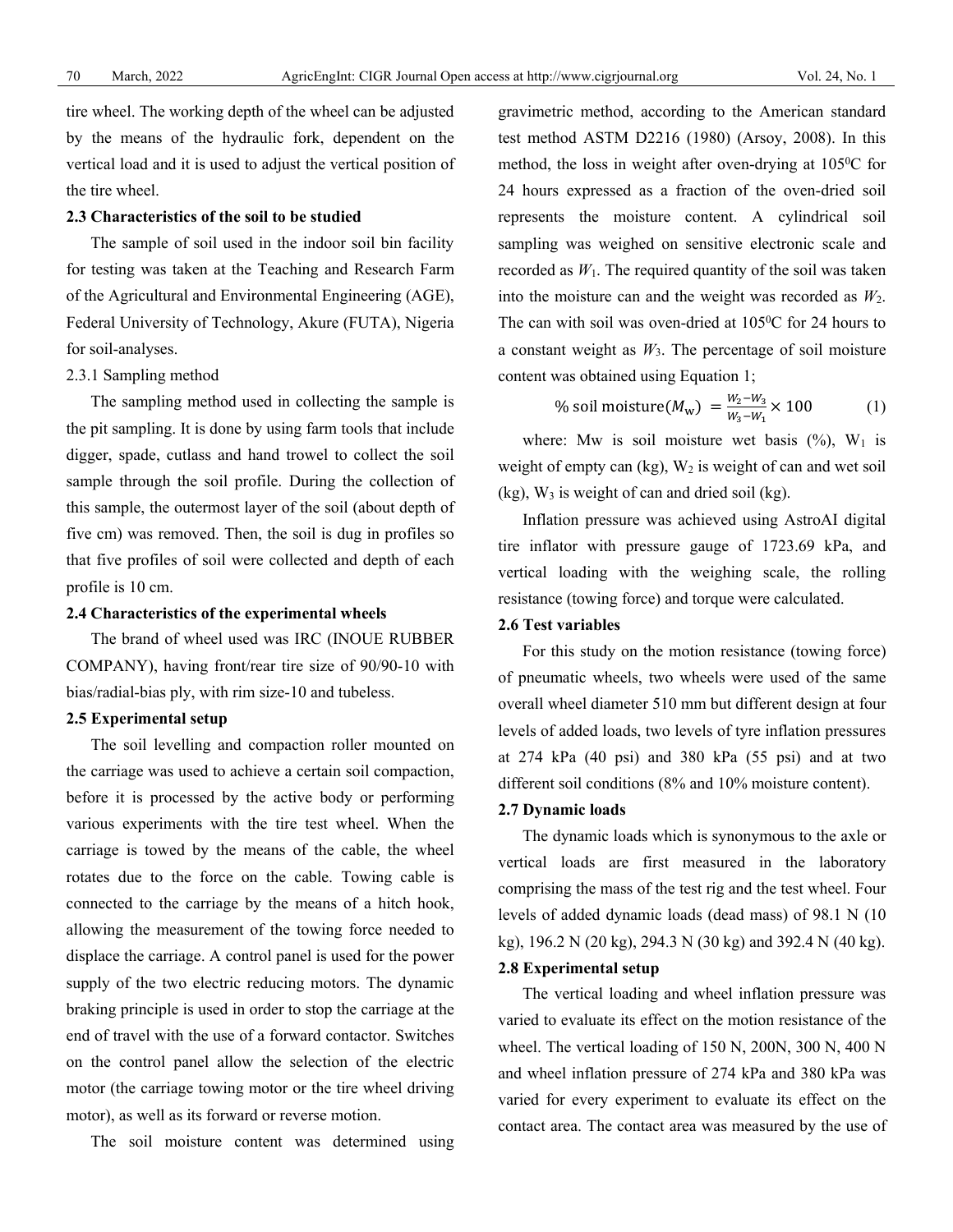A4 paper placed on the path of the wheel to calculate the contact area of the wheel with the soil.

#### **2.9 Data analysis**

The data obtained was analyzed using graphical method and statistical regression analysis to get interaction between inflation pressure, vertical load, and wheel speed on the measured motion resistance on the test surfaces and the two pneumatic wheels of the same sizes.

# **3 Results and discussion**

Table  $1-$  Table 4 contain the actual velocity of the carriage, theoretical velocity, wheel radius, load (mass), torque, drawbar wheel slip motion resistance, contact area and motion resistance ratio (8% and 10%) and inflation pressure of 274 kPa and 380 kPa respectively.

| Actual<br>velocity Va,<br>$m s-1$           | Theoretical<br>velocity $Vt$ , m s <sup>-1</sup> | Wheel<br>radius $r$ , m | Weight, kg | Torque $T$ , N    | Draw bar<br>pull $P, N$  | Wheel<br>slip, S | Motion<br>resistance<br>$(MR)$ , N                                                  | Contact area,<br>$\text{cm}^2$ | Motion<br>resistance ratio<br>(MRR) |
|---------------------------------------------|--------------------------------------------------|-------------------------|------------|-------------------|--------------------------|------------------|-------------------------------------------------------------------------------------|--------------------------------|-------------------------------------|
| 0.31                                        | 0.47                                             | 0.4                     | 15         | 5060              | 7150                     | 0.34             | 8.48                                                                                | 312                            | 0.57                                |
| 0.27                                        | 0.42                                             | 0.4                     | 20         | 4598              | 8250                     | 0.36             | 14.35                                                                               | 321                            | 0.72                                |
| 0.25                                        | 0.4                                              | 0.4                     | 30         | 4378              | 8800                     | 0.37             | 23.79                                                                               | 324                            | 0.79                                |
| 0.22                                        | 0.4                                              | 0.4                     | 40         | 4378              | 9900                     | 0.45             | 36.18                                                                               | 336                            | 0.90                                |
|                                             |                                                  |                         |            |                   |                          |                  | Table 2 Towing force acting on wheel 1 at MC 10% and inflation pressure 380 kPa     |                                |                                     |
| Actual velocity<br>$V$ a, m s <sup>-1</sup> | Theoretical<br>velocity Vt. m<br>$s^{-1}$        | Wheel<br>radius $r$ , m | Weight, kg | Torque $T$ ,<br>N | Draw bar<br>pull $P$ , N | Wheel<br>slip, S | Motion<br>resistance<br>$(MR)$ , N                                                  | Contact area.<br>$\text{cm}^2$ | Motion resistance<br>ratio (MRR)    |
| 0.34                                        | 0.46                                             | 0.4                     | 15         | 5073              | 7176                     | 0.35             | 8.48                                                                                | 312                            | 0.64                                |
| 0.28                                        | 0.43                                             | 0.4                     | 20         | 4612              | 8351                     | 0.36             | 13.25                                                                               | 315                            | 0.82                                |
| 0.25                                        | 0.40                                             | 0.4                     | 30         | 4423              | 8785                     | 0.38             | 24.69                                                                               | 321                            | 0.69                                |
| 0.23                                        | 0.38                                             | 0.4                     | 40         | 4388              | 9971                     | 0.44             | 38.38                                                                               | 330                            | 0.86                                |
|                                             |                                                  |                         |            |                   |                          |                  | Table 3 Towing force acting on test wheel 2 at MC 8% and inflation pressure 274 kPa |                                |                                     |
| Actual<br>velocity Va, m<br>$s^{-1}$        | Theoretical<br>velocity $Vt$ , m s <sup>-1</sup> | Wheel<br>radius $r$ , m | Weight, kg | Torque $T$ , N    | Draw bar<br>pull $P$ , N | Wheel<br>slip, S | Motion<br>resistance (MR),<br>N                                                     | Contact area,<br>$\text{cm}^2$ | Motion<br>resistance ratio<br>(MRR) |
| 0.34                                        | 0.47                                             | 0.4                     | 15         | 5074              | 7177                     | 0.33             | 8.49                                                                                | 309                            | 0.67                                |
| 0.29                                        | 0.46                                             | 0.4                     | 20         | 4622              | 8352                     | 0.36             | 14.45                                                                               | 315                            | 0.84                                |
| 0.24                                        | 0.43                                             | 0.4                     | 30         | 4424              | 8786                     | 0.38             | 22.79                                                                               | 321                            | 0.87                                |
| 0.23                                        | 0.38                                             | 0.4                     | 40         | 4398              | 9973                     | 0.46             | 35.19                                                                               | 324                            | 0.98                                |

|  |  | Table 1 Towing force acting on test wheel 1 at MC 8% and inflation pressure 274 kPa |  |
|--|--|-------------------------------------------------------------------------------------|--|
|  |  |                                                                                     |  |

**Table 4 Towing force acting on test wheel 2 at MC 10% and inflation pressure 380 kPa**

| Actual velocity<br>$Va$ , m s <sup>-1</sup> | Theoretical<br>velocity $Vt$ , m s | Wheel<br>radius $r$ , m | Weight, kg | Torque $T$ ,<br>N | Draw bar<br>pull $P, N$ | Wheel<br>slip, S | Motion<br>resistance<br>$(MR)$ , N | Contact area.<br>cm <sup>2</sup> | Motion resistance<br>ratio (MRR) |
|---------------------------------------------|------------------------------------|-------------------------|------------|-------------------|-------------------------|------------------|------------------------------------|----------------------------------|----------------------------------|
| 0.34                                        | 0.46                               | 0.4                     | 15         | 5074              | 7176                    | 0.35             | 9.89                               | 312                              | 0.79                             |
| 0.27                                        | 0.42                               | 0.4                     | 20         | 4632              | 8351                    | 0.37             | 17.05                              | 318                              | 0.82                             |
| 0.25                                        | 0.41                               | 0.4                     | 30         | 4422              | 8795                    | 0.38             | 23.89                              | 321                              | 0.89                             |
| 0.22                                        | 0.38                               | 0.4                     | 40         | 4398              | 9976                    | 0.45             | 36.58                              | 327                              | 0.99                             |

**3.1 Effect of vertical load and inflation pressure on motion resistance of wheel 1 and wheel 2**

A typical plot of vertical load versus MR is shown in Figure 1 - Figure 2. The  $R^2$  value shows exponential fits that best describe the relationship between tire inflation pressure (*P*), vertical load (*W*) and the interaction of them on wheel Motion Resistance. Exponential regression was obtained for the two wheels to check for linearity at

different moisture content, and *R<sup>2</sup>* value for test wheel 1 with inflation pressure of 270 kPa at 8% moisture content was 0.9974 while that of inflation pressure of 380 kPa at 10% moisture content was 0.9952. Also, for test wheel two (2)  $R^2$  value was 0.9977 and 0.9914 at moisture content of 8% and 10% respectively, for test wheel 1 with inflation pressure of 270 kPa at 8% moisture content, which showed more motion resistance compared to motion resistance of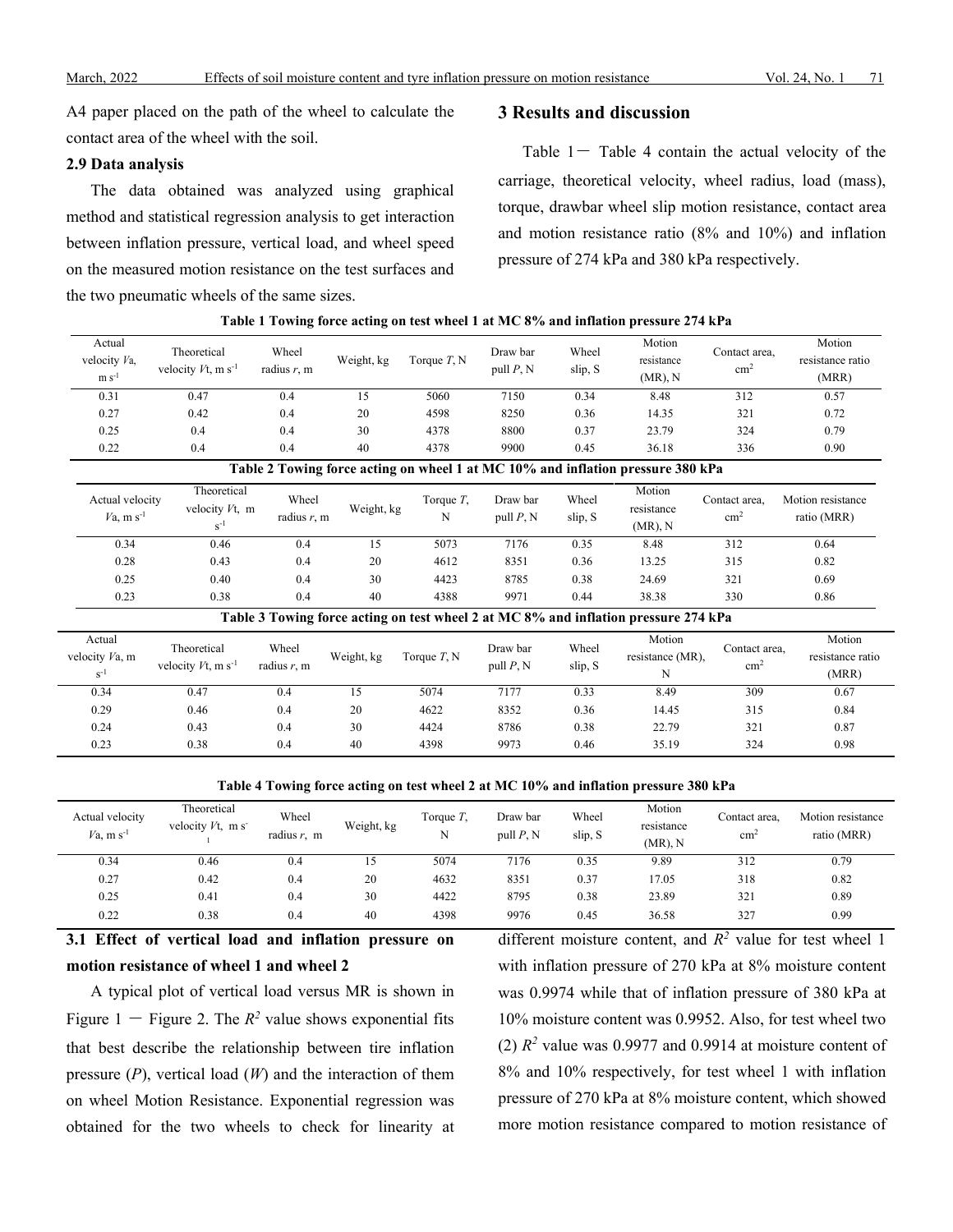test wheel 1 at inflation pressure of 380 kPa and 10% moisture content, while for test wheel 2 with inflation pressure of 270 kPa it showed low motion resistance at 8% motion content. In general, at constant level of soil compaction, the MR was found to increase within the increase in vertical load, and in all inflation pressures, the effect of vertical load seems to be similar. Equation  $1 -$ Equation 4 shows the exponential regression fit for wheel 1 and 2 compared to other fits.



Figure 1 Effect of vertical load on motion resistance (test wheel 1) at inflation pressure (274 kPa, 380 kPa) and moisture content (8% and 10%)

| Motion resistance predictive models             |     | $v = 4.9825e^{0.5152x}$ $R^2 = 0.9952$ wheel 1, |     |  |  |
|-------------------------------------------------|-----|-------------------------------------------------|-----|--|--|
| (a) Exponential models                          |     | inflation pressure (380 kPa)                    | (3) |  |  |
| $y = 5.3406e^{0.4858x}$ $R^2 = 0.9974$ wheel 1, |     | $v = 5.4404e^{0.4721x}$ $R^2 = 0.9977$ wheel 2, |     |  |  |
| inflation pressure $(274 \text{ kPa})$          | (2) | inflation pressure $(274 \text{ kPa})$          | (4) |  |  |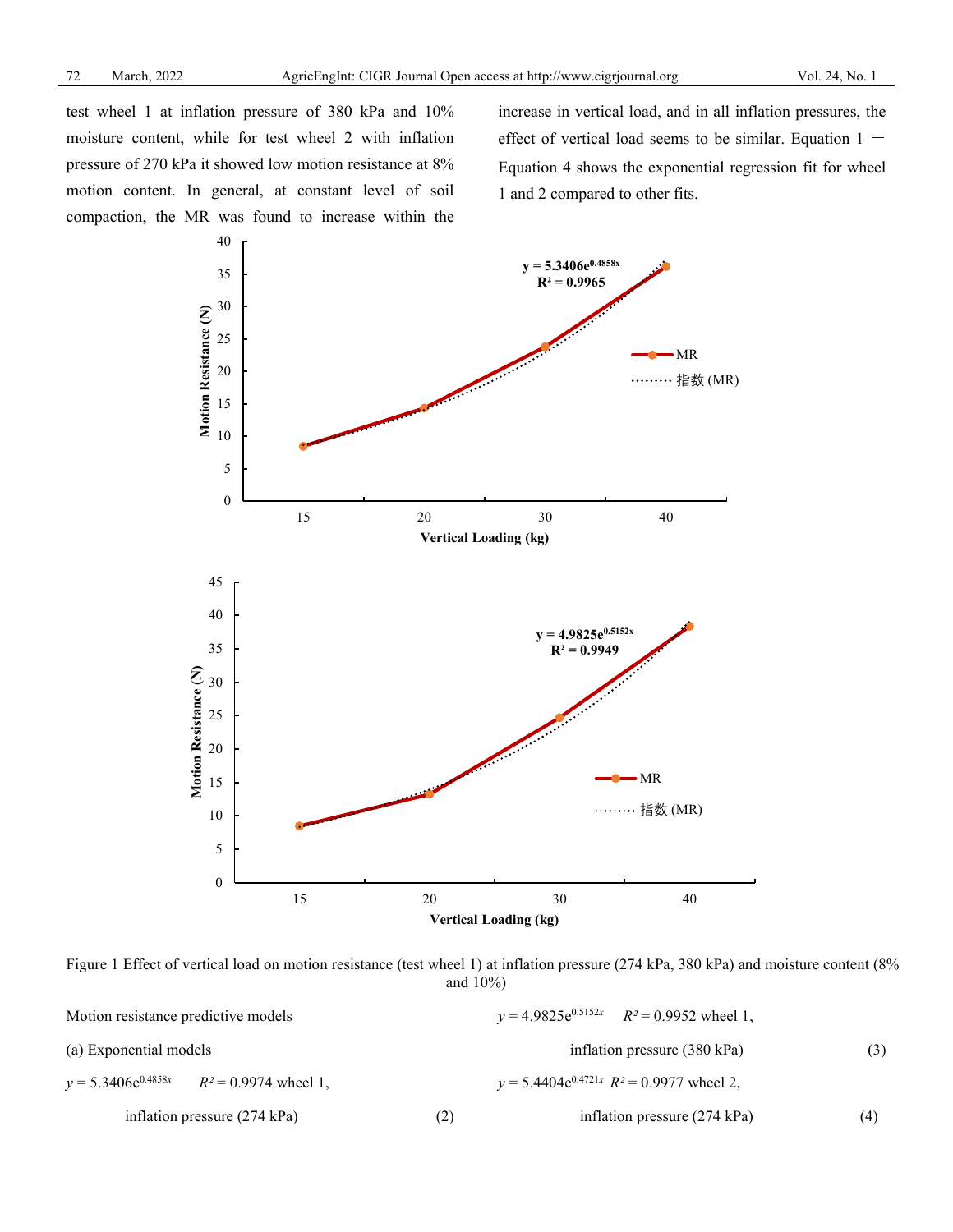$$
y = 6.7521e^{0.4261x}
$$
  $R^2 = 0.9914$  wheel 2,

inflation pressure 
$$
(380 \text{ kPa})
$$
 (5)

where,  $y$  is motion resistance and  $x$  is vertical load, while  $R^2$  is coefficient of determination

(b) Other models

Other fits have their coefficient of determination as listed below:

Linear fits;  $R^2 = 0.9757$ , Logarithm fit;  $R^2 = 0.8792$ , Power fit;  $R^2 = 0.9761$ .



Figure 2 Effect of vertical load on motion resistance (test wheel 2) at inflation pressure (274 kPa, 380 kPa) and moisture content (8% and 10%)

#### **3.2 Effect of vertical load on tyre contact area**

The contact area for all tests was in the range of  $309 -$ 330 cm<sup>2</sup> as shown in Figure 3 - Figure 4. Average contact pressure increased nearly linearly with increase in vertical load and increase in inflation pressure. Compare the results of contact area of tire-land with the results of Cesbron et al. (2008) whose research about tire contact area showed that there is not much difference between tire contact areas in static and dynamic conditions (about 20%).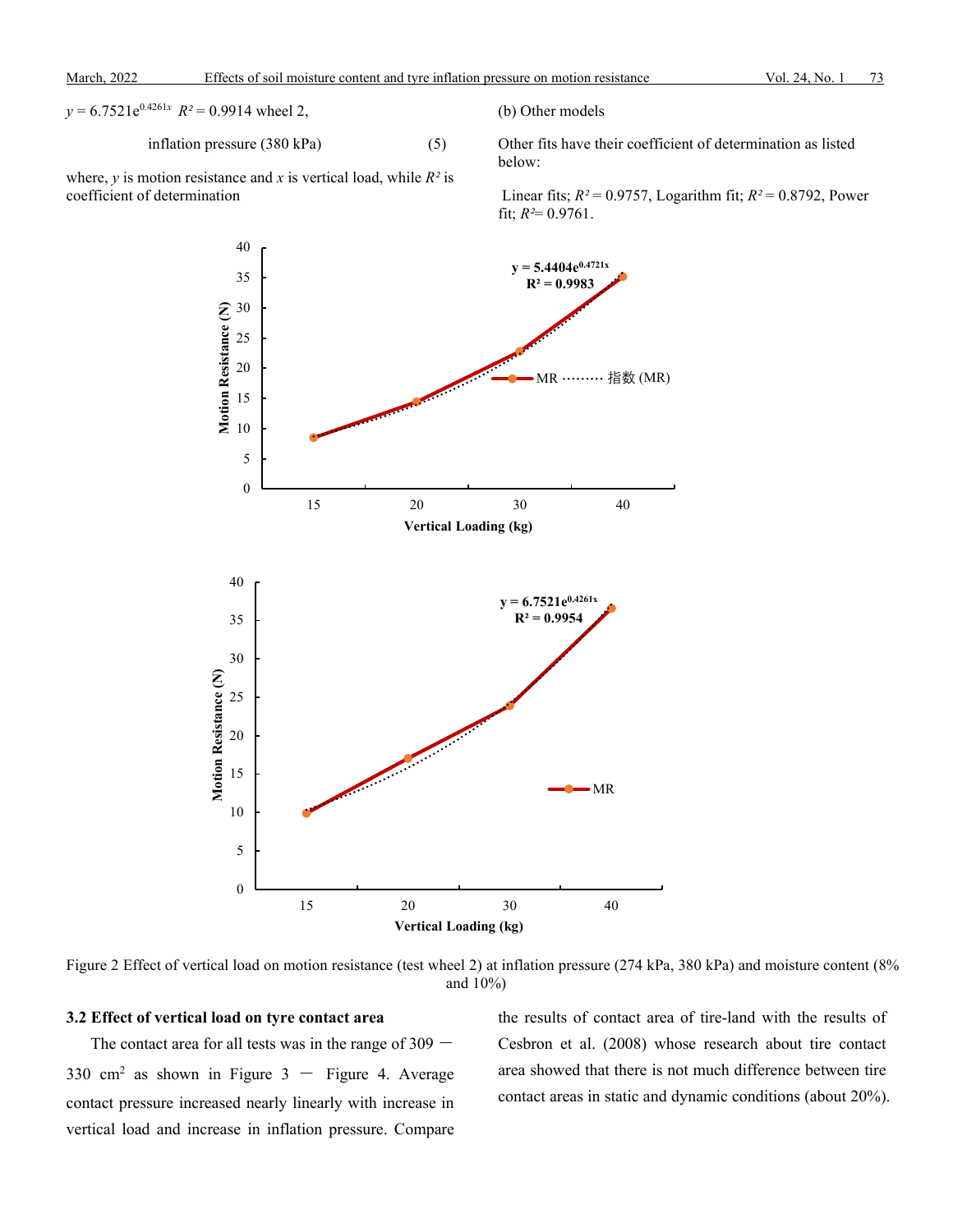

Figure 3 Effect of vertical load on contact area (test wheel 1) at inflation pressure of 270 kPa and 380 kPa

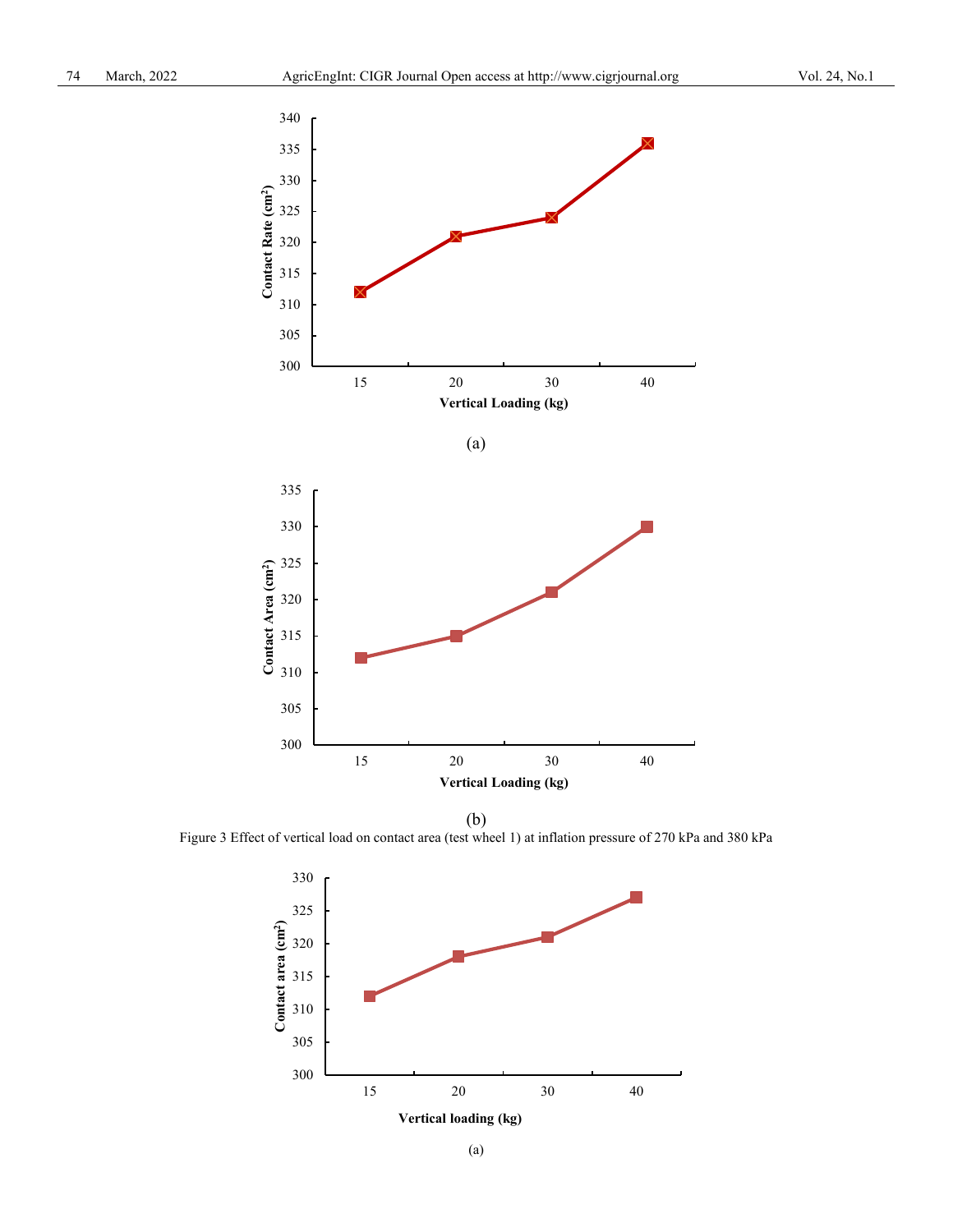

 <sup>(</sup>b)

Figure 4 Effect of vertical load on contact area (test wheel 2) at inflation pressure of 270 kPa and 380 kPa

# **3.3 Comparison between motion resistance (MR) for the two test wheel**

Figures 5-6 showed the comparison between motion resistance (MR) for the two test wheels as the vertical load and inflation pressure increases. The increase in inflation pressure caused MR to decrease at some point, but this effect was not significant at low levels of vertical load. Kurjenluomar et al. (2009) reported "reduction of tire inflation pressure reduced MR and rut depth only on soft soil, when the soil strength was low, and in hard soil conditions the effect was opposite on MR" and these

experiments were conducted in clay. The results conform the result of their research and show that reduction in inflation pressure increases the MR of tire. Also Elwaleed et al. (2006) reported that reduction in tire inflation pressure by 171.8 kPa from the recommended value resulted in decrease of tire motion resistance ratio by 5.01%. However, further reduction by 380 kPa resulted in an increase in tire motion resistance ratio by 9.96%, but their experiments were conducted on loosened soil condition which was different from this test condition.



Figure 5 Motion resistance of pneumatic wheels at 270 kPa pressure and four added loads on clay soil surface at 8% moisture content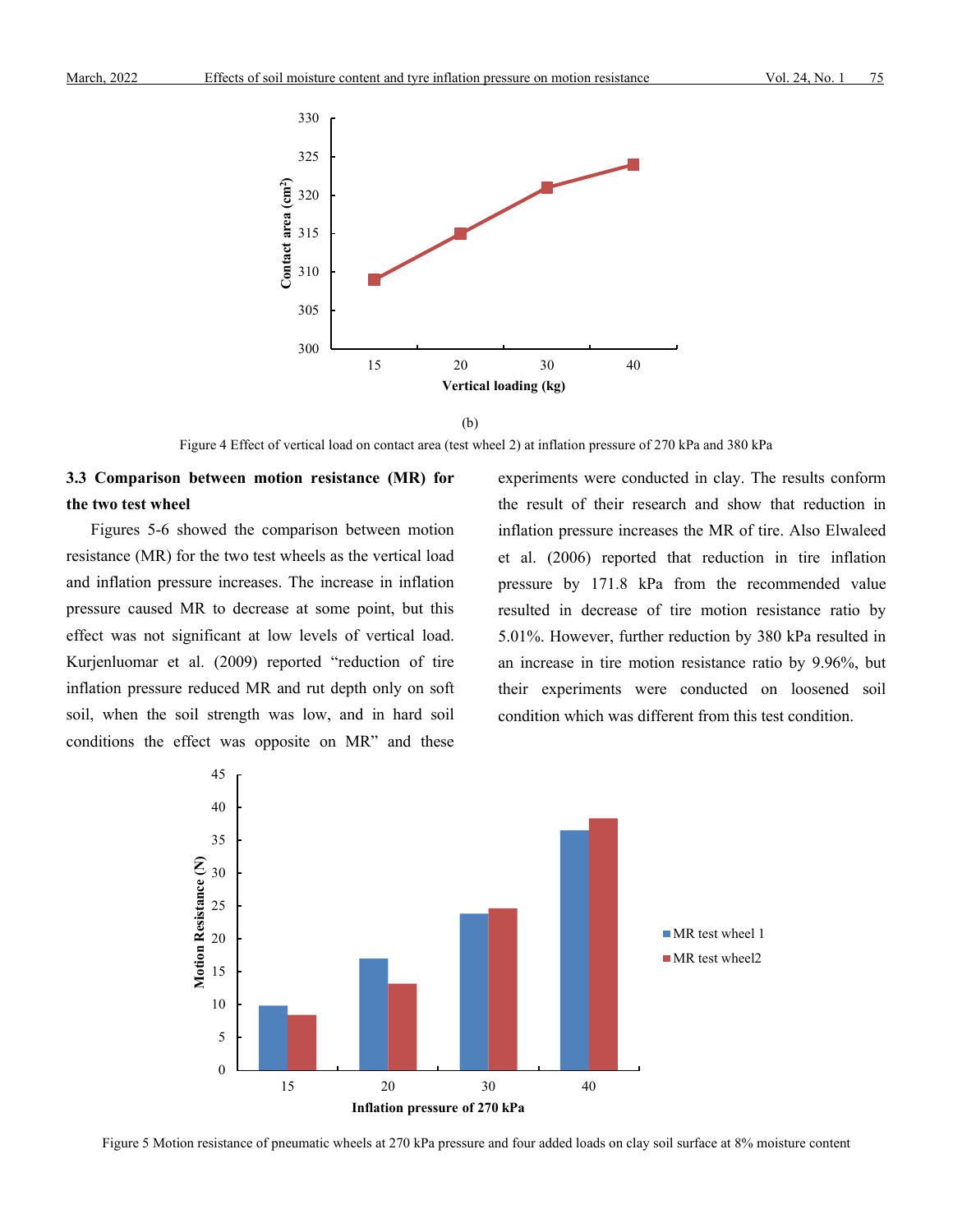

Figure 6 Motion resistance of pneumatic wheels at 380 kPa pressure and four added loads on clay soil surface at 10% moisture content

# **3.4 Model development for measuring motion resistance at 8% moisture content**

The design points fall within a safe operating limit, within the nominal high and low levels, as BBD does not contain any point at the vertices of the cubic region. Two different tests, namely, sequential model sum of squares and model summary statistic were performed to check the adequacy of the models generated from the obtained data. Equation 5 showed the relationship of tire contact area pressure with vertical load and tire inflation pressure. The tire contact pressure has a direct relationship with vertical load and inflation pressure of the wheels. The model established shows the coefficient determination  $(R^2)$  of 0.9822 as shown in Equation 5 and the validation shows *R<sup>2</sup>* value of 0.9727 shown in Equation 6.

Predictive model for motion resistance:

$$
MR = -0.011302 - 0.082711IP - 0.10229VL + 0.45724Wc
$$

93.45734*WS*  $(R^2 = 0.9822)$  (6)

Where *IP* is inflation pressure; *VL* is vertical load; *WS* is wheel speed; *MR* is motion resistance.

Validation of model

 $MR = +22.51389 - 0.086379IP - 0.023379VL +$ 5.44293*WS*  $(R^2 = 0.97274)$  (7)

Where *IP* is inflation pressure; *VL* is vertical load; *WS* is wheel speed; *MR* is motion resistance.

#### **4 Conclusions**

A research was carried out to study the effects of different inflation pressures and vertical loads on the motion resistance of two narrow wheels under different moisture contents (8% and 10%). It was found that motion resistance ratio increases with increase in vertical load and also with inflation pressure. Best predictive models established to describe the relationship between motion resistance, tyre inflation pressure and vertical loads were those of exponential fit, followed by power, and linear fit in that order. Data obtained are relevant in the studies of soil/machine interaction studies such as obtainment in soil dynamics in tillage and traction.

#### **References**

- Acquah, K. and Y. Chen. 2021. Discrete element modelling of soil compaction of a press-wheel. *AgriEngineering*, *3(2)*: 278-293.
- Akande, F. B., D. Ahmad, S. Hadi, S. Shamsuddin, and A. B. Fashina. 2008. Status of research on narrow wheels. In *Malaysian Scientist and Technologist Conference (MSTC)*, 34-45. Kuala Lumpur City Centre (KLCC), Malaysia, (2008).
- Arsoy, S. 2008. Temperature-controlled infrared drying characteristics of soils. *Drying Technology*. 26: 1477-1483.
- Cannilas, E. C., and V. M. Salokhe. 2002. A decision support system for compaction assessment in agricultural soil. *Soil and*